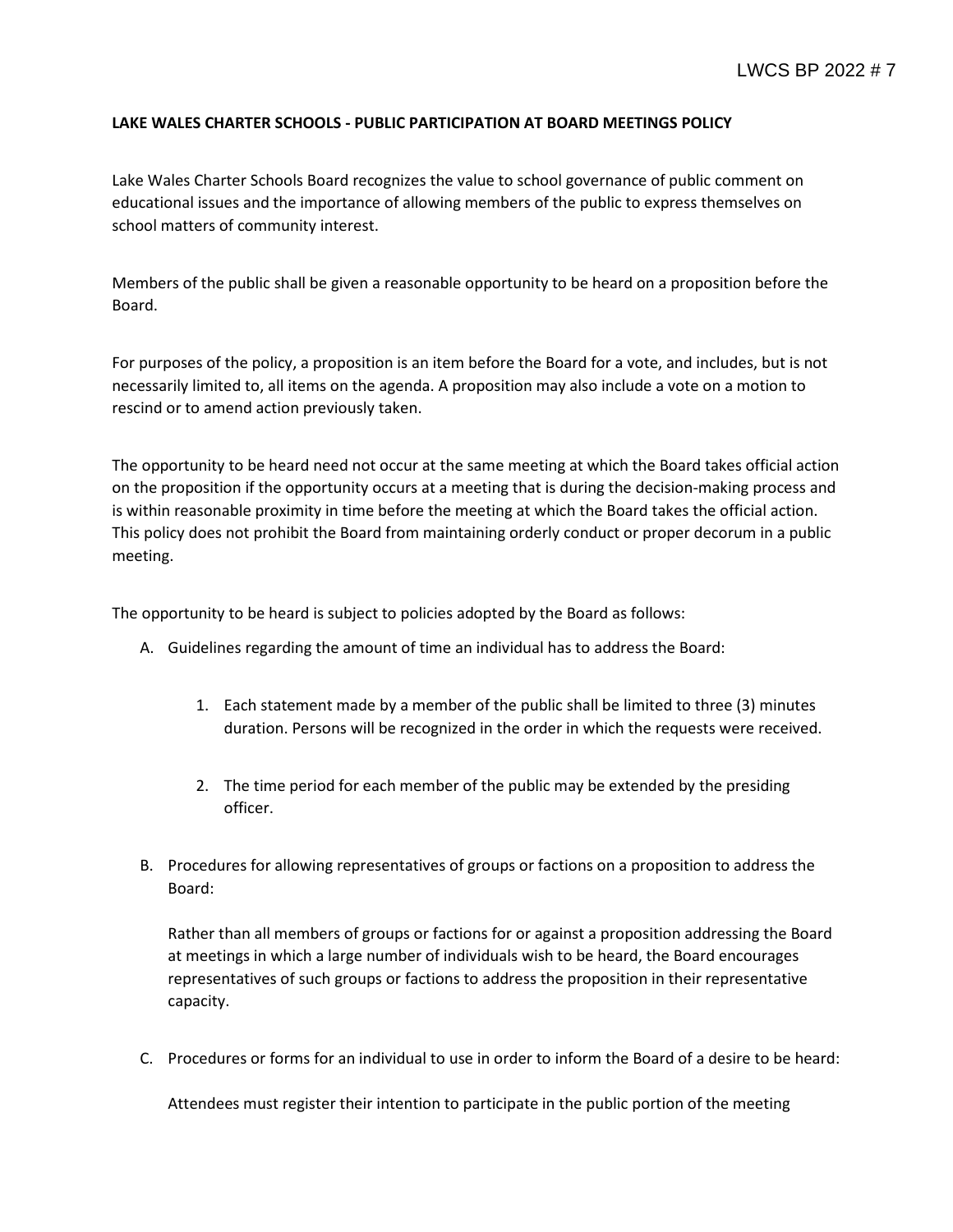through the Lake Wales Charter Schools office or upon their arrival at the meeting by completing a speaker's form at the entry of the meeting hall indicating his/her support, opposition, or neutrality on a proposition; and indicating his/her designation of a representative to speak for him/her or his/her group on a proposition if s/he so chooses.

D. Designated period of time for public comment:

The portion of the meeting during which the participation of the public is invited shall be limited to thirty (30) minutes, unless extended by a vote of the Board, except that all speakers who signed up to speak and who were outside of the thirty (30) minute time limit may address the Board at the end of the meeting.

The presiding officer of each Board meeting at which public participation is permitted shall administer the rules of the Board for its conduct.

The presiding officer shall be guided by the following rules:

- A. Public participation shall be permitted as indicated on the agenda and before the Board takes official position on any action item under consideration.
- B. Participants must be recognized by the presiding officer and will be requested to preface their comments by an announcement of their name, address, and group affiliation.
- C. All statements shall be directed to the presiding officer; no person may address or question Board members individually. Staff members shall not be expected to answer questions from the audience unless called upon by the Board Chair or the Superintendent.
- D. The presiding officer may:
	- 1. interrupt, warn, or terminate a participant's statement when the statement is too lengthy, personally directed, abusive, obscene, or irrelevant;
	- 2. request any individual to leave the meeting when that person does not observe reasonable decorum;
	- 3. request the assistance of law enforcement officers in the removal of a disorderly person when that person's conduct interferes with the orderly progress of the meeting; or
	- 4. call for a recess or an adjournment to another time when the lack of public decorum so interferes with the orderly conduct of the meeting as to warrant such action.